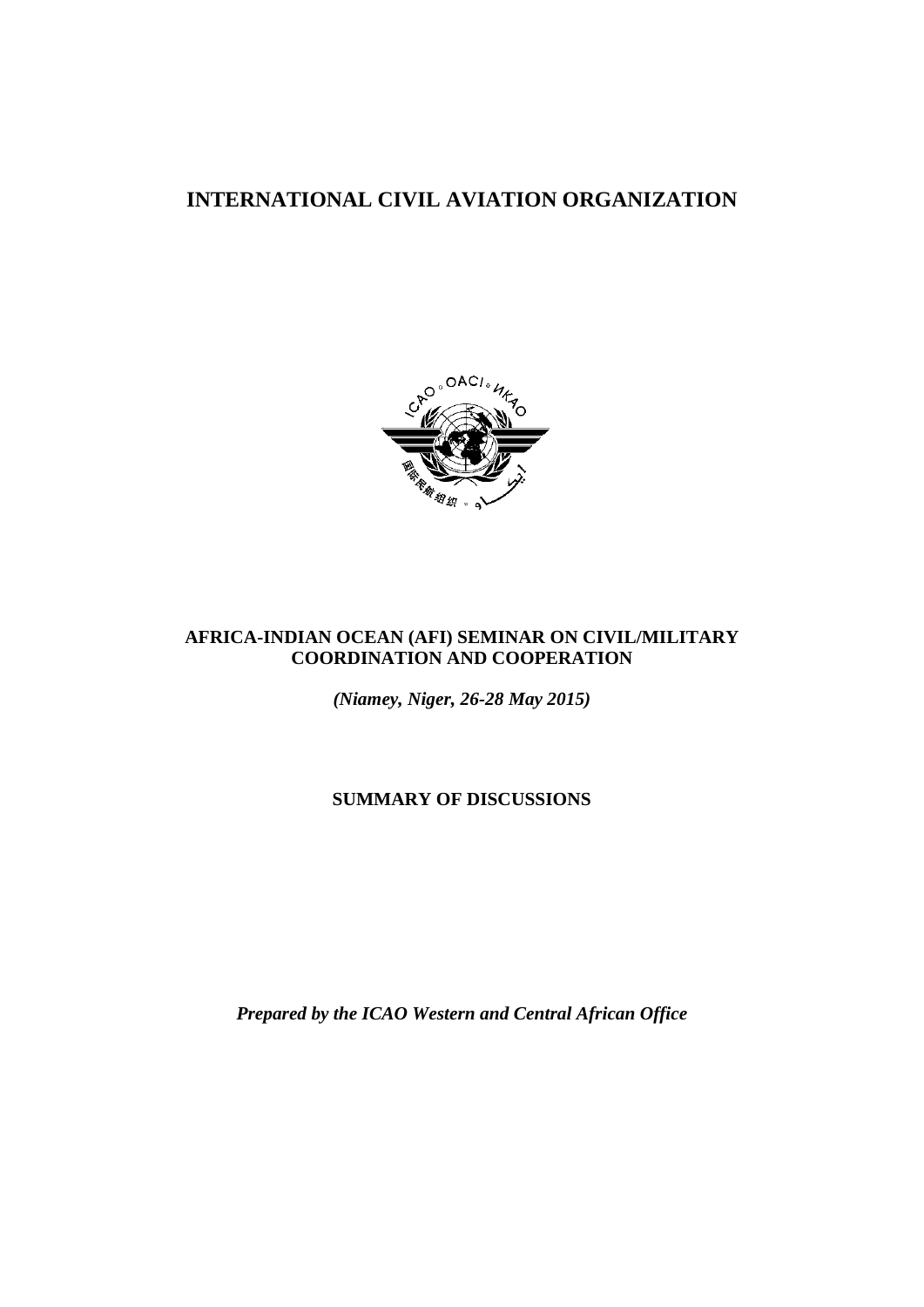The views expressed in this Summary of Discussions should be taken as those of the Africa-Indian Ocean (AFI) Seminar on Civil/Military Coordination and Cooperation and not of ICAO. This Summary of discussions will be submitted to the respective States and organizations for necessary action.

The designations employed and the presentation of material in this document do not imply the expression of any opinion whatsoever on the part of ICAO concerning the legal status of any country, territory, city or area or of its authorities, or concerning the delimitation of its frontier or boundaries.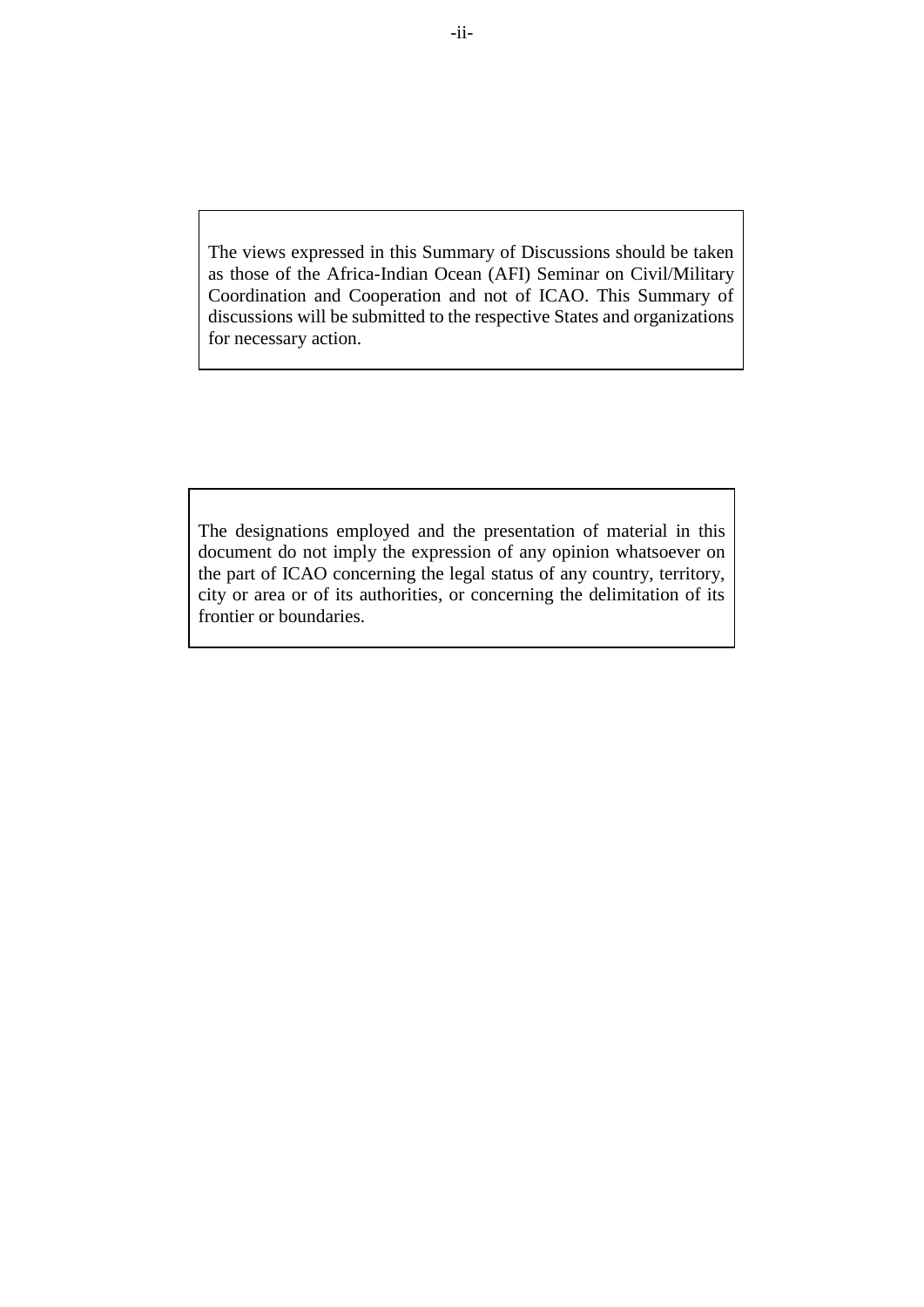<span id="page-2-0"></span>**Appendix A**: List of Participants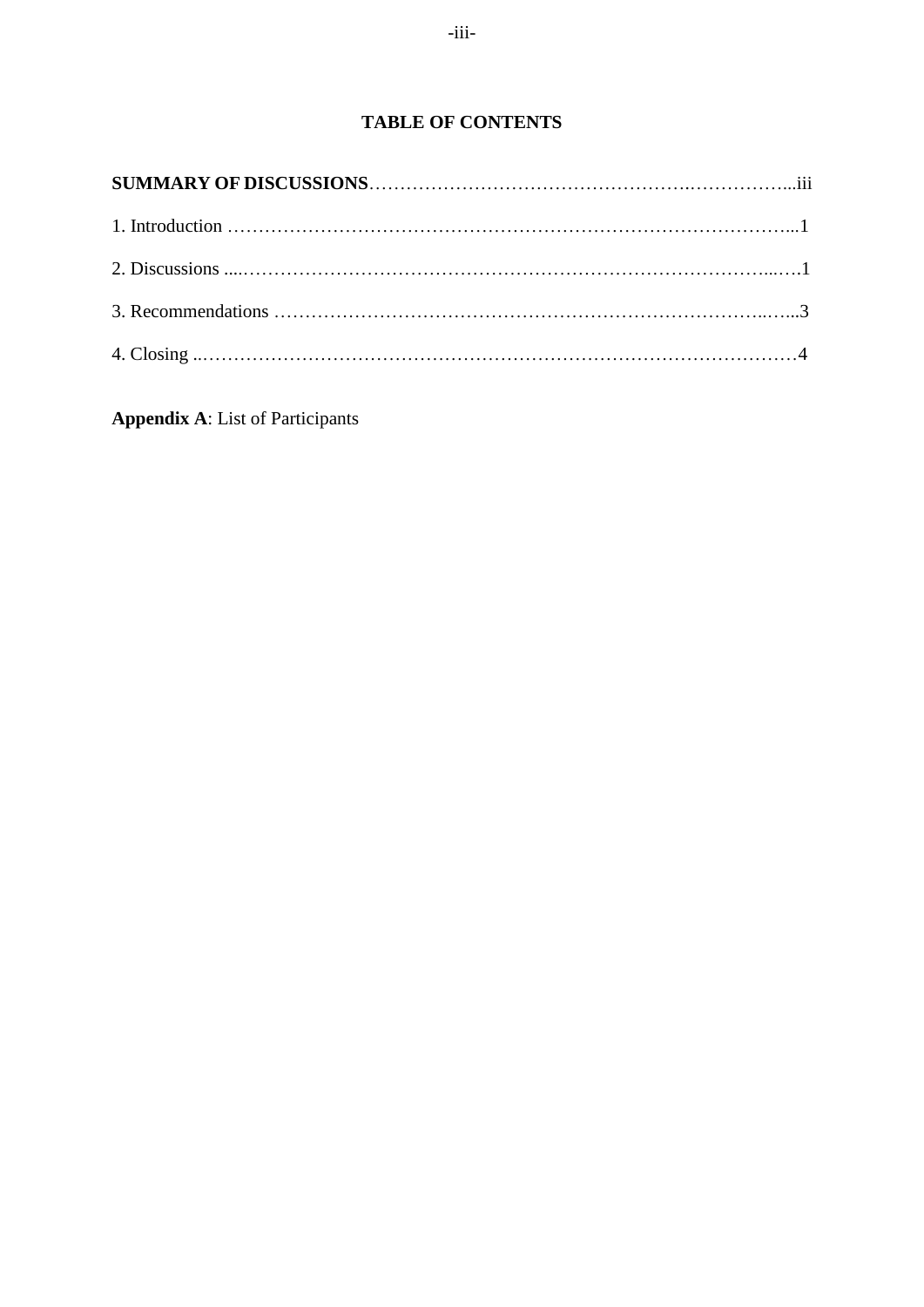### **SUMMARY OF DISCUSSIONS**

# **1. INTRODUCTION**

1.1 The AFI Seminar on Civil/Military Coordination and Cooperation, hosted by the Civil Aviation Authority of Niger (ANAC), was convened at the Coker Conference Centre of the *Ecole Africaine de la Météorolgie et de l'Aviation Civile (EAMAC*) in Niamey, Niger from 26 to 28 May 2015.

1.2 The seminar results from a recommendation of the 14th AFI Plan Steering Committee held in Montreal in October 2014, in support of a worldwide campaign of regional civil/military cooperation events recommended by the Global Air Traffic Management Forum on Civil/Military Cooperation (Montreal, October 2009) and endorsed by the 37th Assembly (October 2010).

1.3 The objective of the event was to build on ICAO Circular 330 pertaining to civil and military cooperation in Air Traffic Management (ATM), with focus on the most relevant aspects of this Circular, conveying the message of the Global ATM Forum on Civil/Military Cooperation (2009) which had asked that ICAO serve as an international facilitation platform between civil and military authorities to promote collaboration, communication, education and trust in the optimization of airspace by applying the concept of flexible use of airspace (FUA).

1.4 The seminar was attended by 105 participants from twenty-five States and one organization. Discussions were conducted in the English and French languages with simultaneous interpretation. The documentation of the event is available on the ICAO ESAF/WACAF Regional Office website:<http://portal.icao.int/AFICIVMIL><sup>[11]</sup>.

1.5 Mr. Sadamba Tchagbele, Director, Ecole Africaine de la Météorolgie et de l'Aviation Civile (EAMAC) in Niamey welcome the participants, while recognising the dignitaries from both the Republic of Niger and the International Civil Aviation Authority (ICAO) who were present at the opening ceremony.

1.6 In his opening address, Mr. Raymond Benjamin, ICAO Secretary General reiterated the importance of having close civil/military cooperation and coordination to facilitate better optimization of the airspace and to be able to deploy military units quickly into search and rescue areas for rescuing of survivors, highlighting global efforts to address these concerns following the MH370 and MH17 incidents in 2014. He expressed recognition of the responsibilities of military authorities in safeguarding their territories and urged all parties to recognise that the airspace is a common resource that should be managed efficiently by both civil and military counterparts to support the development of the civil aviation industry at national level.

1.7 Mr. Gustavo De León, Regional Programme Officer, Air Navigation Bureau, ICAO HQ, was the coordinator of the seminar. He was assisted by Messrs. Albert Taylor and David Labrosse, Regional Officers Air Traffic Management/Search and Rescue from the Dakar and Nairobi ICAO Regional Offices respectively.

# **2. DISCUSSIONS**

2.1 On the first two days of the seminar, presentations from ICAO, Kenya, Togo, Niger and ASECNA were made, providing an overview of ICAO Circular 330 and impact in the area of air traffic management (ATM), in addition to outlining perennial challenges faced by both civil and military authorities of States in the establishment of an effective mechanism to support and sustain coordination and cooperation between them. It was also noted that the some States had already started the process, albeit at a slow pace and that more effort and commitment were required from both civil and military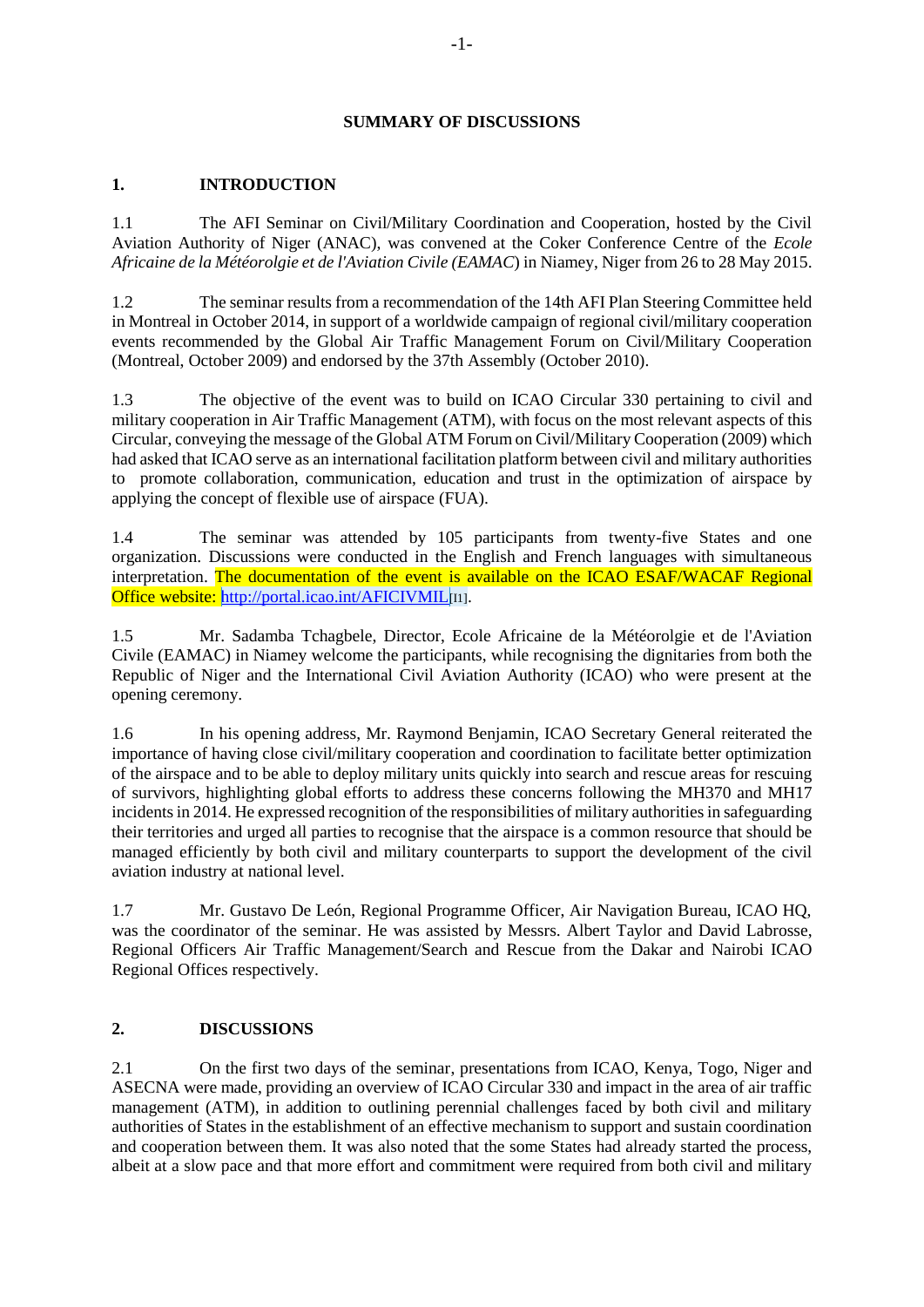authorities in order to strengthen cooperation between them. The presentations covered in general the following topics:

- a) Overview of ICAO Circular 330-AN/189;
- b) Why the need for civil/military coordination and cooperation;
- c) The roles of Civil Aviation Authorities in facilitating dialogue and sensitization;
- d) National and Regional challenges to cooperation; and
- e) Why the need for civil/military regulations;

2.2 On the second day of the seminar, three working groups (panels) were formed to discuss civil/military cooperation aspects as follows:

a) Panel 1: Civil/Military cooperation - regulatory aspects.

Discussions were focused on the scope of civil/military cooperation in the context of a national ATM regulatory framework.

b) Panel 2: Optimizing the use of the airspace and operational capabilities.

Discussions were focused on how to better optimize the use of airspace and operational capabilities in the context of civil/military cooperation.

f) Panel 3: Interoperability (challenges and opportunities).

Discussions addressed issues of interoperability.

2.3 Based on the discussions that took place during the panel sessions of the seminar, the following findings were identified :

> a) That the flexible use of airspace (FUA) can improve airspace optimization and efficiency and produce major benefits by:

- i) having more direct routes/trajectories to users.
- ii) Increasing airspace capacity.
- iii) decreasing fuel costs for all users.
- iv) reducing ATC workload.
- v) allowing timely arrival and departure of flights.
- vi) improving airspace safety.
- vii) having a positive impact on the economic growth of a State.
- viii) reduced environmental impact (carbon dioxide emission).
- b) Absence of effective regulatory framework in States to enable effective coordination and cooperation between civil and military authorities.
- c) Lack of interoperability and harmonization of ATM systems between civil and military authorities to enable sharing of flight data and other essential information.
- d) Lack of trust on how information on military operations that are provided to civil ATC units is treated (issue of confidentiality).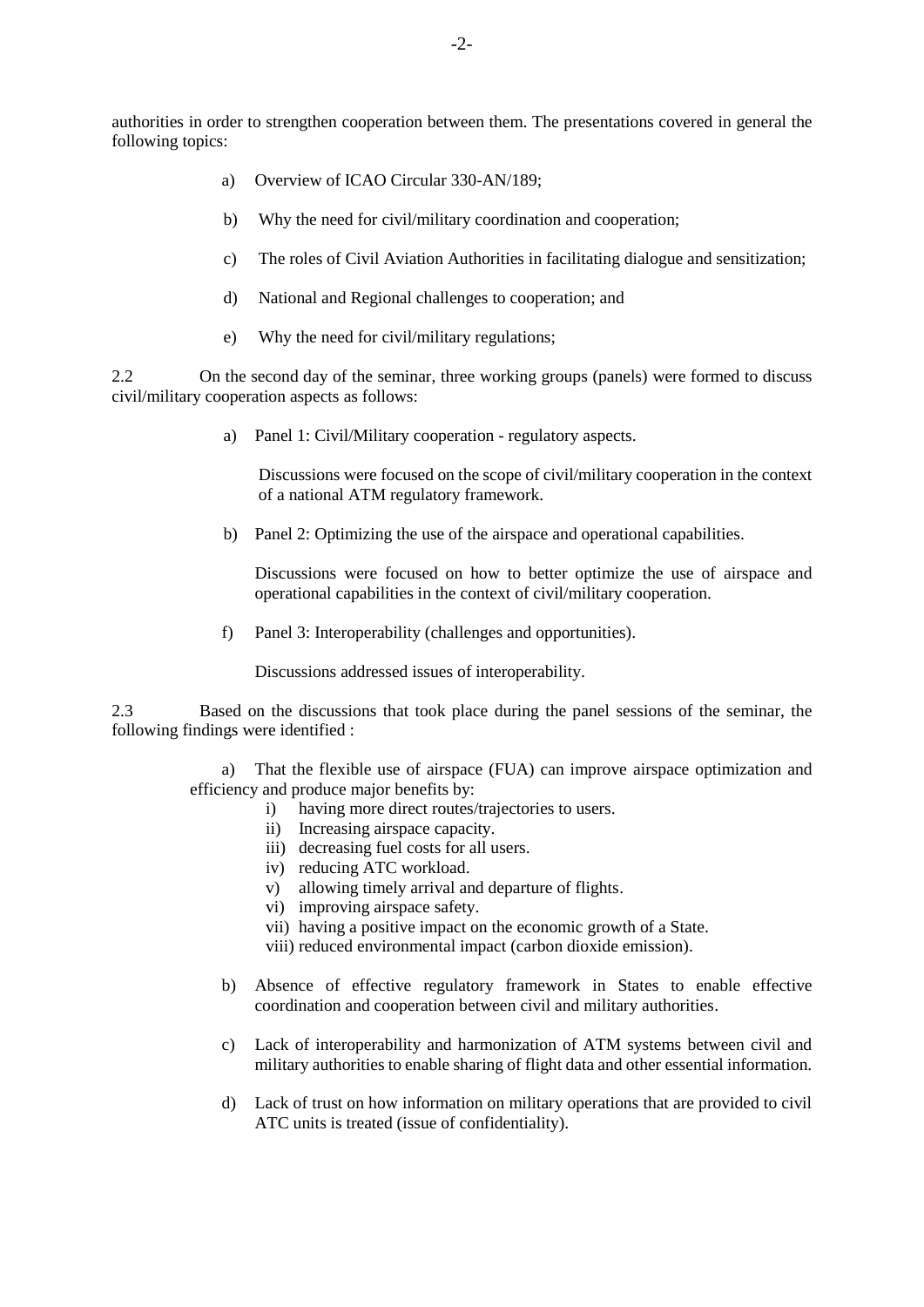- e) Absence of a national, high-level civil/military coordination body comprising of decision makers from civil and military authorities, including users and other stakeholders.
- f) Lack of a designated Military Liaison Officer to coordinate operational matters with the civilian air traffic control units, with the objective of ensure safety of civilian and military aircraft when they operate outside of military airspace.
- g) The need for civil and military authorities to review and have a common understanding of the term 'military operational flights' as its meaning was being interpreted differently by the military authorities on one side and air navigation service providers on the other side.
- h) General lack of understanding by civil counterparts on the needs of military entities, and vice-versa.
- i) Reorganisation of airspace and routes should take into consideration the expectations of both civil and military airspace users.

2.4 Information was provided to the participants on Remotely Piloted Aircraft (RPAs), guidance material and the RPA Symposium (2015) which had called for the establishment of a Panel to progress the development of SARPs related to RPAS. The seminar undertook discussion on the impact of RPAs in civil/military coordination and cooperation.

### **3. RECOMMENDATIONS**

3.1 As a result of the presentations and group discussions, the seminar developed the following recommendations which are to be addressed by States, ICAO and other international organizations, in order to improve civil/military coordination and cooperation in the optimization and flexible use of airspace in the AFI Region for the benefit of all airspace users:

- 1. States should ensure that elements pertaining to civil/military cooperation are included in the training syllabus of:
	- a) air traffic control officers (both civil &military),
	- b) military pilots; and
	- c) refresher training of personnel mentioned in a) and b) above.
- 2. States that have not done so should establish a national, high-level civil/military coordination body comprising of decision makers from civil and military authorities, including users and other stakeholders, with clear terms of reference, in order to manage the process of co-operation and coordination and to address safety issues impacting on air navigation in their airspace.
- 3. States' Air Navigation Service Providers (ANSPs) and military authorities should review and agree on a common understanding of 'military operational flights'.
- 4. States undertake a continuous review of all segregated airspace (restricted, prohibited and danger areas) published in their AIPs with the objective of assessing and updating the validity and operational requirements of such areas so that they can be redefined, opened up or deleted for better optimizing the airspace.
- 5. States should put in place mechanisms to enhance interoperability between civil and military ATM systems to facilitate sharing of operational data essential for the safety and efficiency of air navigation.